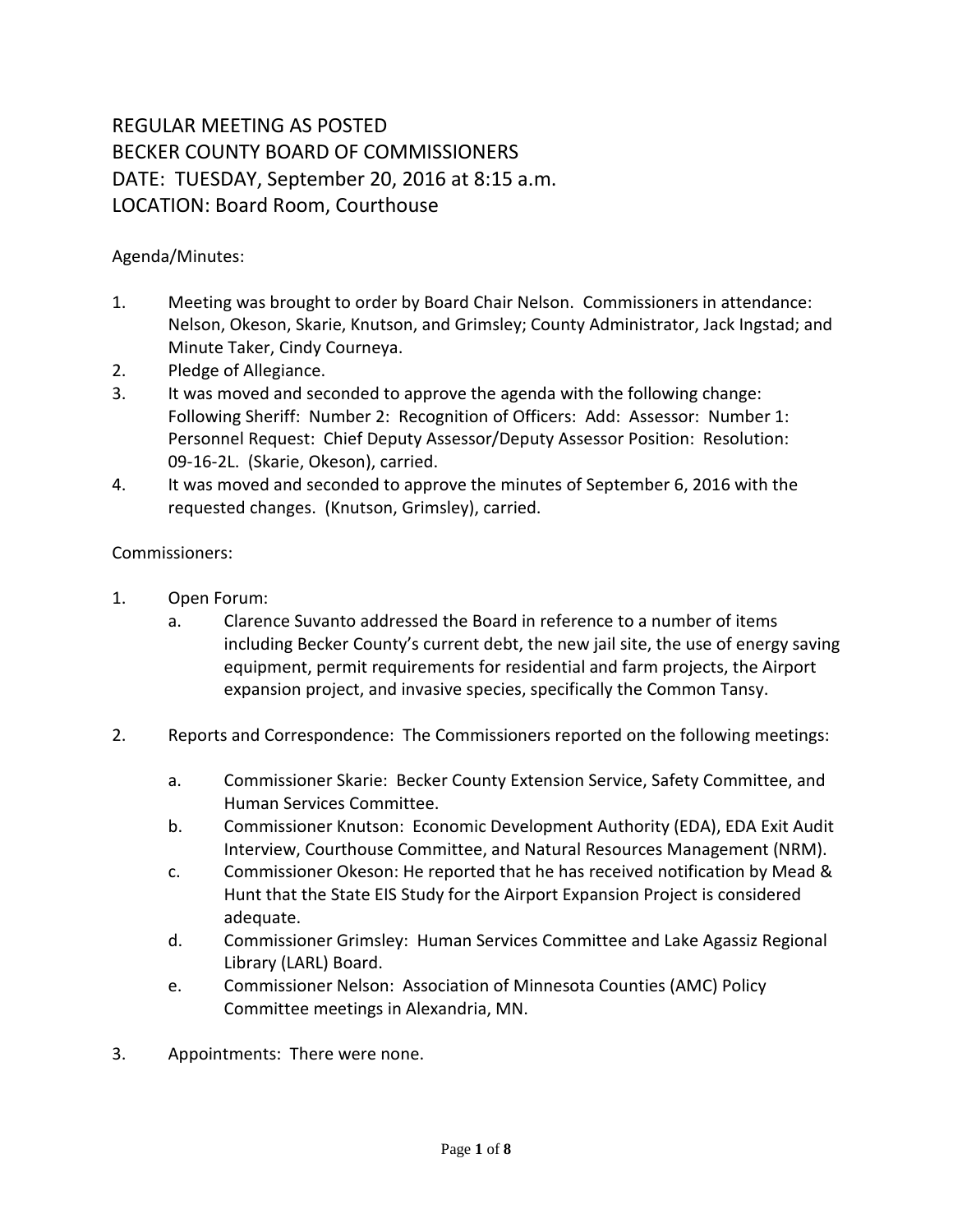4. County Attorney, Tammy Merkins and Assistant County Attorney, Kevin Miller provided an update on the Office of the MN State Auditor (OSA) Lawsuit. She reported that the Counties were successful with the lawsuit and noted that there is a good possibility of an appeal by the OSA. She also noted that there may be a possible avenue for reimbursement of legal fees through a Legislative Subcommittee, with Wright County interested in joining with Becker County in submitting a letter for reimbursement to the State. The Board was in agreement on seeking reimbursement from the Legislative Sub-committee.

It was moved and seconded to authorize to continue to incur expenses for the OSA Lawsuit, if and when there is an appeal, at an amount up to \$15,000.00, for continued legal costs. (Okeson, Knutson), carried. It was noted that the Finance Committee recommended to move forward as well.

- 5. There will be a joint meeting held between the Becker and Mahnomen County Commissioners, to discuss the Jail project and boarding of inmates, with the meeting scheduled for Tuesday, October 4, 2016 at 11:00 a.m., in the First Floor-Board Room of the Becker County Courthouse, during the commissioner's regularly scheduled board meeting.
- 6. County Administrator, Jack Ingstad, reported that he and Board Chair Nelson attended a Public Hearing with the Detroit Lakes City Council, in regards to the Petition for Annexation recently submitted by the County, for the county-owned property designated as the site for the new jail facility.
- 7. Mr. Ingstad also reported that Scott Fettig with Klein McCarthy Architects will be joining the commissioners, himself, Sheriff Todd Glander, and Chief Deputy Shane Richard for the Kanabec County Jail Facility tour on Wednesday, September  $21^{st}$ .
- 8. County Administrator, Jack Ingstad, provided information on the proposed budget for 2017 and discussion followed.

It was moved and seconded to approve Resolution 09-16-2A, to establish the Becker County Proposed Maximum Levy for 2017 at \$19,969,263, representing a 4.16% increase, with it recognized that the final levy will be established before December 31, 2016; and for the public meeting (Budget Hearing) to discuss the 2017 budget be held on December 8, 2016 at 6:01 p.m. in the Board Room of the courthouse. (Knutson, Okeson), carried.

9. It was moved and seconded to approve Resolution 09-16-2H, as presented, to approve the Becker County Economic Development Authority (EDA) Tax Levy in the amount of \$120,000.00 for the 2017 budget, for the purpose of funding housing and economic related activities of the EDA. (Knutson, Skarie), carried.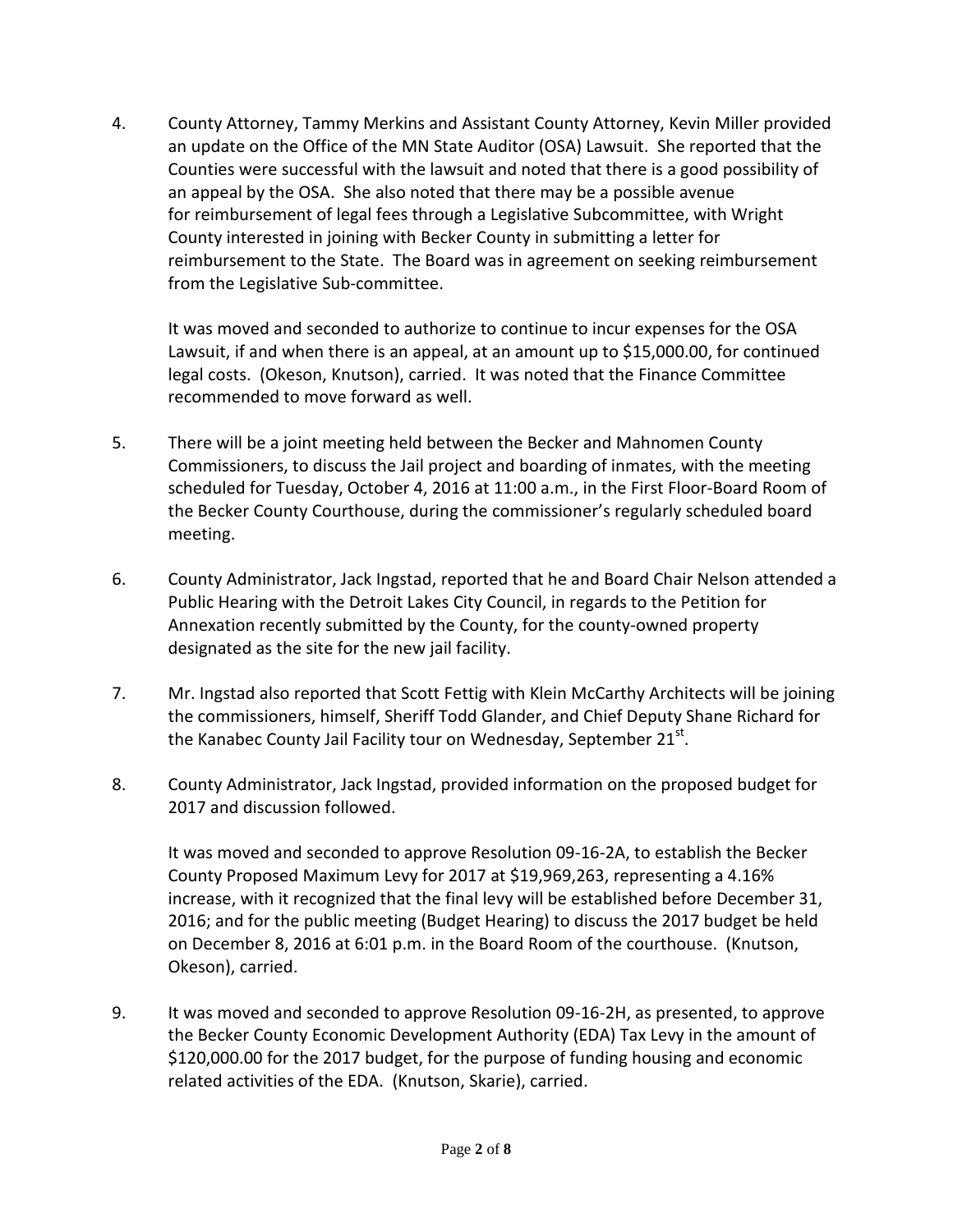It was noted that the EDA Board passed a resolution recommending the tax levy in the amount of \$120,000.00 for the 2017 budget.

Finance Committee Minutes: Mary Hendrickson presented:

- 1. It was moved and seconded to approve the Regular Claims, Auditor Warrants, Over 90- Day Claims, and Additional Claims, as presented:
	- a. Auditor's Warrants (Tuesday Bills):
		- i.  $09/07/2016$  in the amount of \$11,946.37;
		- ii. 09/13/2016 in the amount of  $\frac{6}{5}$  32,684.92;
		- for a total amount of  $\frac{1}{2}$  44,631.29
	- b. Over 90-Days:
		- i. Cummins Npower, in the amount of \$103.73 (sales tax due);
		- ii. Farnams, Detroit Lakes, for a total cost of \$65.74 (two invoices just turned in);
		- iii. Matthew Bender, in the amount of \$191.10 (invoice misplaced);
		- iv. Ramsey Flooring, Inc., in the amount of \$657.60 (invoice just received).
	- c. Additional Claims:
		- i. Becker County Historical Society  $2^{nd}$  half appropriation, in the amount of \$33,750.00;
		- ii. MN State Board of Assessor's License Fee, in the amount of \$55.00;
		- iii. Meadowland Surveying for Verizon tower site, Forest Township, in the amount of \$795.00.

(Knutson, Okeson), carried.

- 2. The cell phone request for the Recycling Truck was not acted on, with it noted that the County Administrator and Department Head are authorized to sign off on those requests.
- 3. It was moved and seconded to approve the purchase of 25 desktop computers, as presented, at a cost of \$629.00 each, for a total cost of \$15,725.00, and at State contract pricing from SHI, Somerset, New Jersey. (Okeson, Skarie), carried.
- 4. It was moved and seconded to approve the revised Becker County Cell Phone Policy, with the changes as noted, effective October 1, 2016. (Knutson, Okeson), carried.

Auditor-Treasurer: Mary Hendrickson presented:

- 1. It was moved and seconded to approve the Tobacco License Renewals for the following:
	- a) Seven Sisters Lake View Township;
	- b) Hoslers Two Inlets Country Store Two Inlets Township;
	- c) Fair Hills, Inc., Wildflower Golf Course Lake Eunice Township;
	- d) Community Co-ops of Lake Park Lake Park Township.

(Skarie, Okeson), carried.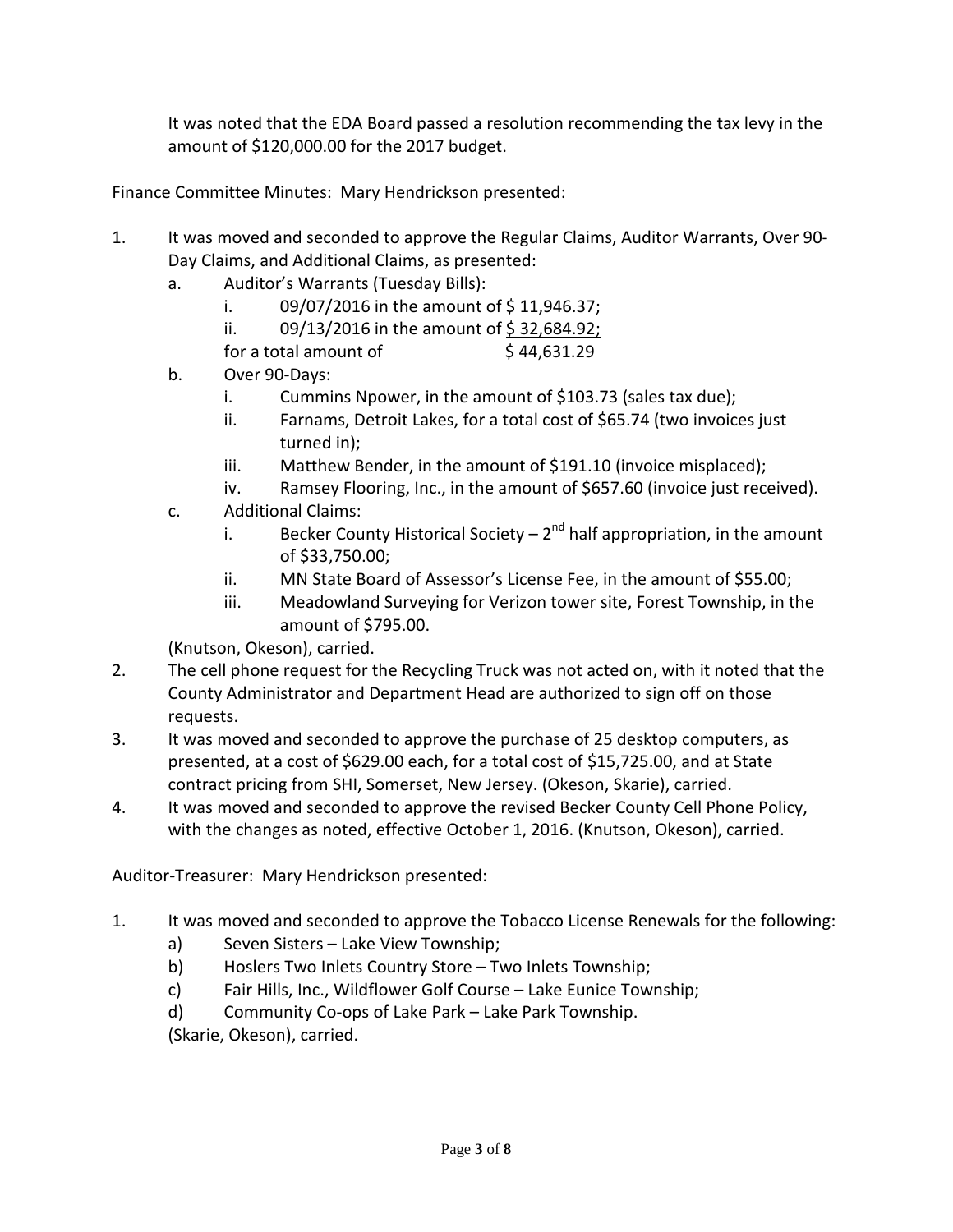- 2. It was moved and seconded to approve the Proposed Escrow Fee Increase of \$3.00 per parcel for escrow, as presented. (Skarie, Nelson), carried. It was noted that these fees will be used to help off-set the cost of the new proposed position for the Property Tax Specialist position. (Skarie, Nelson), carried.
- 3. It was moved and seconded to approve Resolution 09-16-2B, to create and hire one (1) full-time Property Tax Specialist/Elections position, and if filling this position creates another vacancy within the Auditor-Treasurer's office, then that vacancy may be filled. (Knutson, Skarie), carried.
- 4. It was moved and seconded to approve the purchase of one (1) additional DS200 ballot counter for the 2016 General Election, as presented, and at a cost of up to \$6,000.00, for absentee ballot processing at the Courthouse. (Knutson, Grimsley), carried.

Transit: Ryan Damlo presented:

1. It was moved and seconded to approve Resolution 09-16-2C, to enter into a grant agreement with the MN Department of Transportation, to provide Commuter Challenge Marketing for Becker County, with no direct cost to the County, as the State agrees to reimburse 100% of the costs, up to \$30,000.00; and to also authorize the Transit Director and the County Administrator to execute the aforementioned Agreement and any amendments thereto. (Grimsley, Okeson), carried. It was noted that the grant application is due September 30, 2016 and the "Challenge" is effective October 15, 2016 through December 31, 2017.

MN Department of Natural Resources – Mandy Erickson, DNR Fisheries presented:

1. It was moved and seconded to approve Resolution 09-16-2E, to approve the request by the MN DNR, for an Aquatic Management Area (AMA) acquisition, for Parcel Number: 120022000, located in Forest Township (Twp. 142N, Rng. 37W, Sec. 4), to include 4.4 acres of land, including 920 feet of shoreline along Bad Medicine Lake and adjacent to the State owned public access, as described in said resolution. (Skarie, Knutson), carried, 4-1. A Roll call vote was taken: Knutson, Yea; Grimsley, Nay; Okeson, Yea; Nelson, Yea; and Skarie, Yea.

Becker County Historical Society: Becky Mitchell, Director, and Cecil Ballard, President of the Historical Society presented:

1. Ms. Mitchell presented a summary of the past year for the Becker County Historical Society, including information on what the museum houses, current programming/ offerings, future activities, and an update on the Building Campaign. She also requested financial support from Becker County for 2017, with the amount to stay the same as last year.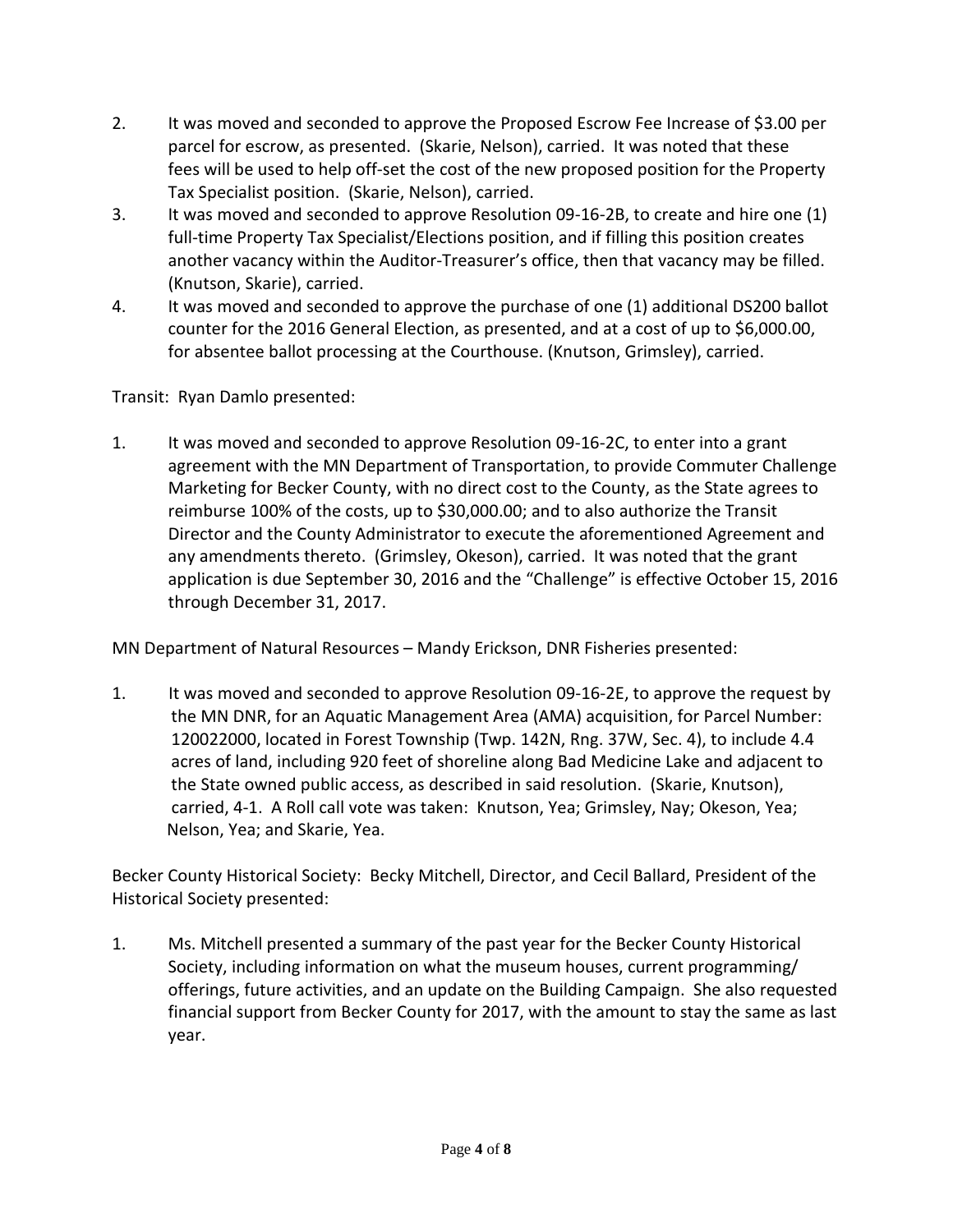Human Services: Denise Warren presented:

- 1. It was moved and seconded to approve Resolution 09-16-2I, to hire one (1) Full-Time Social Worker in the Adult Services Unit, due to a retirement, and if filling that position creates another Social Worker vacancy in the Human Services Department, to then fill that vacancy also. (Grimsley, Skarie), carried.
- 2. It was moved and seconded to approve Resolution 09-16-2D, to hire one (1) Full-Time Community Health Supervisor. (Knutson, Grimsley), carried. It was also noted that the County Administrator, Jack Ingstad, and Human Resources Director, Nancy Grabanski, work together with Interim Human Services Director, Denise Warren, in developing the requirements for the position, to include "preferred qualifications", and if there are not enough qualified applicants, to reduce the level of qualifications, as deemed appropriate.
- 3. It was moved and seconded to approve the new contract agreement with Health Partners to allow Becker County Transit to provide Non-Emergency Medical Transportation (NEMT) assisted transportation services, per the new state mandated requirements that became effective July 1, 2016. (Skarie, Grimsley), carried.
- 4. It was moved and seconded to approve the amendment to the current contract with UCARE, to provide case management services for MSHO and MSC+. (Skarie, Grimsley), carried.
- 5. It was moved and seconded to approve the purchase of the Electronic Data Management System (EDMS) for Social Services Edition-2017, with a cost to the County for 2017 at \$180,058 and total four-year overall cost at \$277,350.00, after federal reimbursements. (Grimsley, Skarie), carried.
- 6. It was moved and seconded to approve the purchase of four (4) Jet Packs, at a cost of \$35.00 per month for Human Services Assessments. (Knutson, Okeson), carried.
- 7. It was noted that the agenda item to request approval to apply for the MN Department of Human Services grant was removed.
- 8. It was moved and seconded to approve the Human Services claims for Human Services, Community Health, and Transit, as presented. (Skarie, Knutson), carried.

Land Use Department – Planning & Zoning: Steve Skoog and Dylan Ramstad-Skoyles presented:

- 1. It was moved and seconded to concur with the Planning Commission (September 13, 2016), to approve the request as submitted by Kai W. Herbranson and Joan Barnes Trust, for a Certificate of Survey, for the project located at South Twin Drive, Height of Land Township, South Twin Lake, for one tract (Tract D) consisting of 14.6 acres with 9.7 useable acres, with a remainder of 77.2 acres in an agricultural zone, due to the request meets the criteria of the Ordinance. (Knutson, Skarie), carried.
- 2. It was moved and seconded to concur with the Planning Commission (September 13, 2016), to approve the request as submitted by Soo Pass Ranch, Inc., for the project located at 25526 County Highway 22 in Lake View Township, to rezone Agricultural to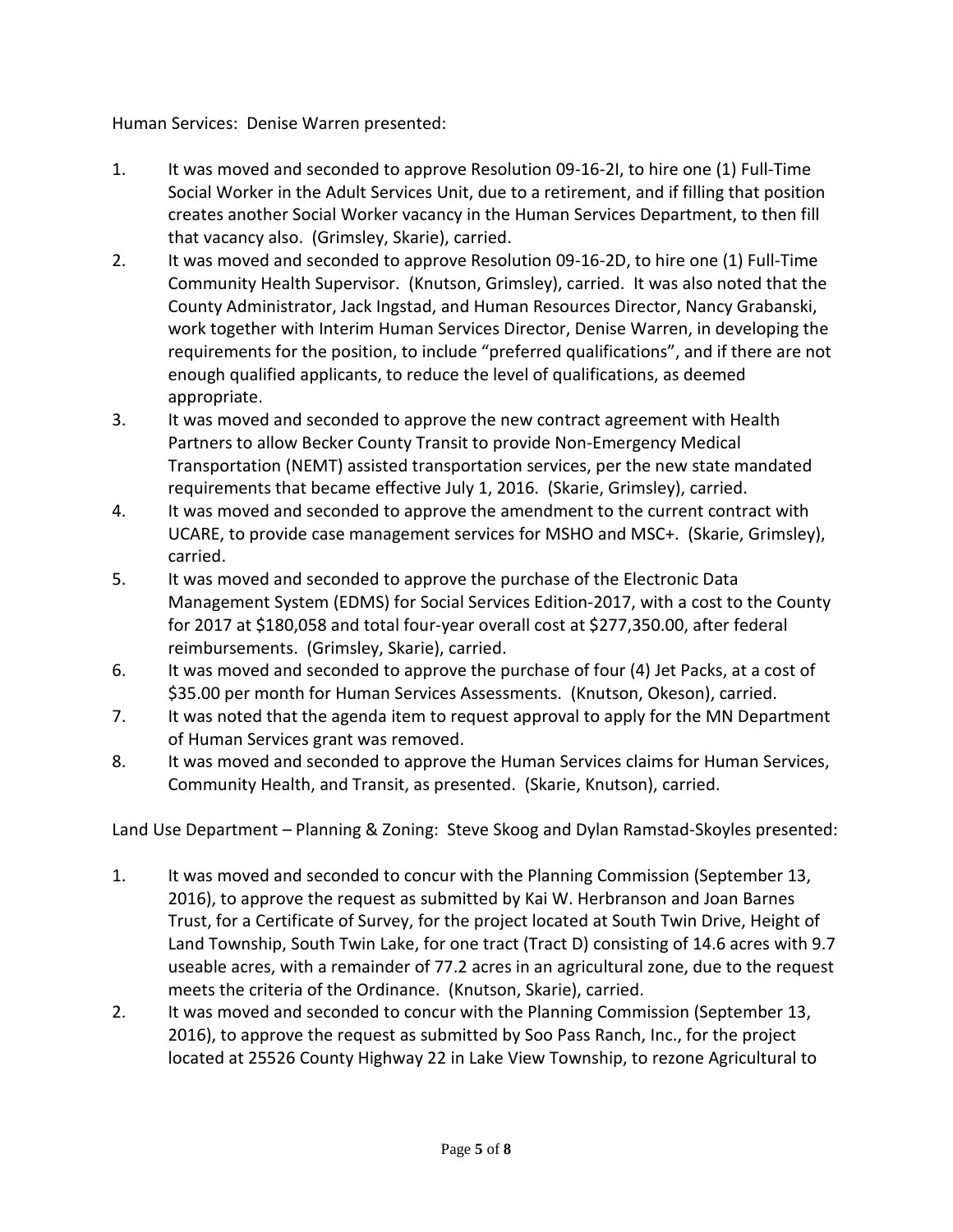Commercial for the first 150' along the east side of Highway 59, for the purpose of a commercial sign, and due to the request is not detrimental to the area. (Okeson, Knutson), carried.

- 3. It was moved and seconded to concur with the Planning Commission (September 13, 2016), to approve the request as submitted by Johanne Pardiac, for the project located at 21168 Klein Road, Detroit Lakes, MN, in Detroit Township, for a Conditional Use Permit for public horse boarding which includes riding in the indoor arena, an outdoor arena, training and riding lessons with future horse therapy, and due to the request is not detrimental to the area. (Knutson, Okeson), carried.
- 4. It was moved and seconded to concur with the Planning Commission (September 13, 2016), to approve the request as submitted by Steve Bolton, for the project located at 34196 East Boot Lake Road, Savannah Township, Boot Lake, for a Certificate of Survey for one (1) new lakeshore tract (Tract 1) consisting of 1.9 acres with 1.4 acres useable lot area, and the remainder lot (Tract 2) will be 5.0 acres with useable of 4.2 acres, due to the request meets the criteria of the Ordinance, and with the approval including a zone change from Agricultural to Residential for both parcels. (Knutson, Skarie), carried.
- 5. The applicant, Menno and Rebecca Schmucker, tabled their request for a Conditional Use Permit to install and operate a sawmill to do custom sawing for a pallet building business, until the next public hearing of October 11, 2016.
- 6. It was moved and seconded to concur with the Planning Commission (September 13, 2016), to approve the request as submitted by Jon Ewen Kemms Property, LLC, for the project located at 38852 Ada Beach Drive, Eagle View Township, Elbow Lake, for a Certificate of Survey for two tracts of land, with Tract A consisting of 56,100+/- (useable area of 53,760 +/-), Tract B consisting of 49,100 +/-, with a remainder of 16.5 +/-, due to the request meets the criteria of the Ordinance, and to include a zone change from Agricultural to Residential for the two smaller pieces of property, with the remaining larger tract staying Agricultural. (Knutson, Skarie), carried.

Land Use Department – Natural Resources Management (NRM): Steve Skoog presented:

1. It was moved and seconded to approve Resolution 09-16-2F, to approve the appointment of Dan McLaughlin, Becker County Natural Resource Management Supervisor, as Becker County Land Commissioner, effective until his employment ceases with Becker County, at which time the position would then revert back to the Auditor-Treasurer; and/or until further action of the Board is taken. (Grimsley, Knutson), carried.

Land Use Department – Environmental Services: 2017 Solid Waste Fees: Resolution 09-16-2K: Steve Skoog presented:

1. It was moved and seconded to approve Resolution 09-16-2K, to approve the Solid Waste Fee Schedule changes to the Annual Solid Waste Assessment and Transfer Station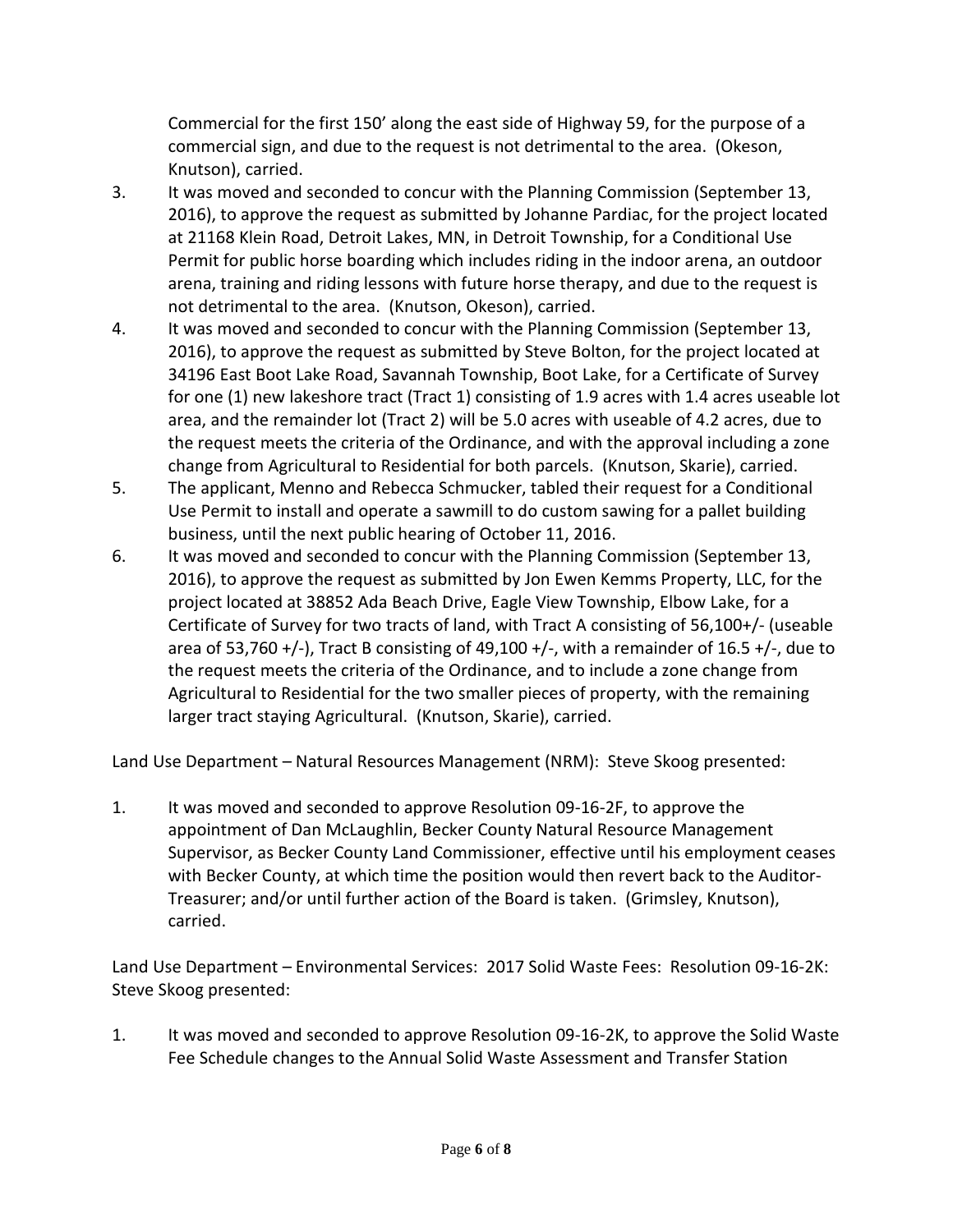Tipping Fees, as outlined in Attachment A, "2017 Solid Waste Assessment Rates", with the change as discussed, and Attachment B, "Becker County Transfer Station Tipping Fees". (Knutson, Skarie), carried.

Highway: Jim Olson presented:

- 1. Highway Engineer, Jim Olson, reported on the recent bridge accident in Lake Park, noting that the State has been notified.
- 2. It was moved and seconded to approve Resolution 09-16-2J, to authorize the County Engineer to accept quotes for 20,000 Cubic Yards crushed gravel stockpile at Bad Medicine Pit in Forest Township, and to award the contract to Evanson Gravel, LLC, for the low bid of \$2.95 per Cubic Yard, for a total of \$59,000.00. (Okeson, Nelson), carried.

Human Resources: Nancy Grabanski presented:

- 1. It was moved and seconded to accept the quote from Sunlife/Assurant Option 2 for Dental Insurance, the quote from Hartford Insurance for Life Insurance, and the quote from Cigna for Longer Term Disability, as presented. (Grimsley, Okeson), carried.
- 2. It was moved and seconded to add to the Human Resources agenda, "Request to Ratify the Purchase of a Circulator Pump at the Human Services Building" and also "Request to Advertise for a Probation Program Coordinator, Due to a Resignation". (Knutson, Skarie), carried.
- 3. It was moved and seconded to ratify the purchase and installation of a Circulator Pump for the Human Services Building, and to accept the low quote from Tweeton, Detroit Lakes, MN, in the amount of \$2,292.00. (Grimsley, Knutson), carried.
- 4. It was moved and seconded to approve the request to begin advertising for the Probation Program Coordinator position, due to a resignation, with the proposal and details of the position provided at the next Board meeting on October 4, 2016. (Okeson, Knutson), carried.

Assessor: Personnel Request: Resolution 09-16-2L: Steve Carlson presented:

1. It was moved and seconded to approve Resolution 09-16-2L,, to advertise for a Deputy Assessor due to a resignation, and a Chief Deputy Assessor simultaneously; and if there are an adequate number of qualified applicants for the Chief Deputy Assessor position, to approve to interview and hire for the Chief Deputy Assessor position and eliminate one (1) Deputy Assessor position; and if there are not an adequate number of qualified applicants for the Chief Deputy Assessor position, to approve to interview and hire for the Deputy Assessor position. (Skarie, Nelson), carried. It was also noted that if there are an adequate number of applicants for the Chief Deputy Assessor position, to have the Courthouse Committee review the applicants, to include Commissioners Nelson and Knutson, and County Administrator, Jack Ingstad.